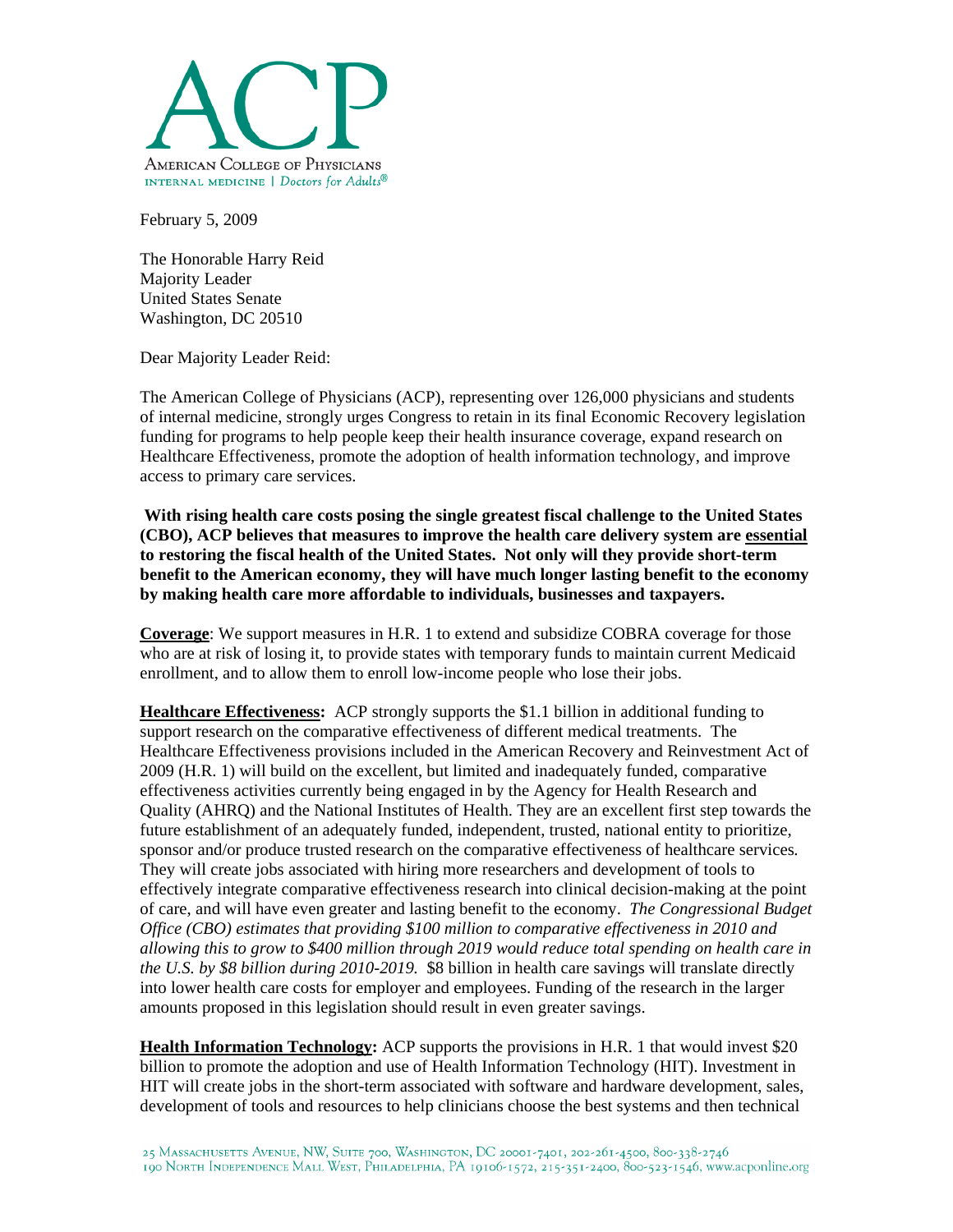and practice management support to help them with successful implementation, and ongoing support, maintenance, and updating of the systems. It will also have far greater short-and longterm benefit to the economy. *The CBO reports that "health information technology has the potential to significantly improve providers' efficiency and the quality of care they offer. Ultimately, such improvements could reduce health care costs and improve health outcomes."*  ACP recommends several modifications (attached) to the HIT language in H.R. 1 to make sure that the investment of funds is used as effectively as possible.

**Primary Care:** H.R. 1 provides \$600 million to fund the training of primary care doctors and nurses as well as paying medical school expenses for students who agree to practice in underserved communities through the National Health Service Corps. This initial step towards reversing a catastrophic shortage of primary care physicians needs to be followed by comprehensive reforms to increase Medicare payments to primary care to achieve competitiveness with other specialty choices, to expand the Patient-Centered Medical Home, and to create additional programs to enable primary care physicians to graduate without student debt.

**Strengthening the foundation of primary care in the United States is perhaps the single most important investment that Congress can make to achieve a high performing health care system.** Over 100 studies, over the past two decades, show that primary care consistently is associated with better outcomes and lower costs of care, including lower Medicare per capita expenditures. To illustrate:

- An increase of 1 primary care physician per 10,000 persons in a state was associated with a reduction in overall spending by \$684 per Medicare beneficiary. [Baicker and Chandra, Health Affairs, 2004].
- Medicare treatments for the 6 percent of beneficiaries who die each year comprise almost 30 percent of Medicare expenditures. More primary care visits in the preceding year were associated with fewer hospital days at the end of life and lower costs. [Kronman, Ash, et al. Gen. Intern. Med. 2008]
- Increased proportions of primary care physicians across all U.S. counties was associated with 5.5 percent fewer hospital admissions, 5 percent fewer outpatient visits, 10,9% fewer emergency department visits, and 7.2 percent fewer surgeries. [Kravet, Shore, et al. Am. J Med, 2008].

**In conclusion, if the goal of a stimulus bill is to provide the funds needed to restore the health of U.S. economy--as it must be-- then it is essential that the legislation address the single greatest fiscal challenging facing the U.S. economy, which is the rising cost of health care to workers, employers, and taxpayers.** 

ACP strongly urges Congress to maintain the proposed levels of funding in H.R. 1 for programs to help people keep their health insurance coverage, evaluate the effectiveness of different health care treatments, to accelerate the adoption of health information technology, and to train more primary care clinicians as important steps toward comprehensive reforms to increase primary care workforce capacity and achieve overall health system reform.

Respectfully,

reffrey P. Harris

Jeffrey P. Harris, MD, FACP President